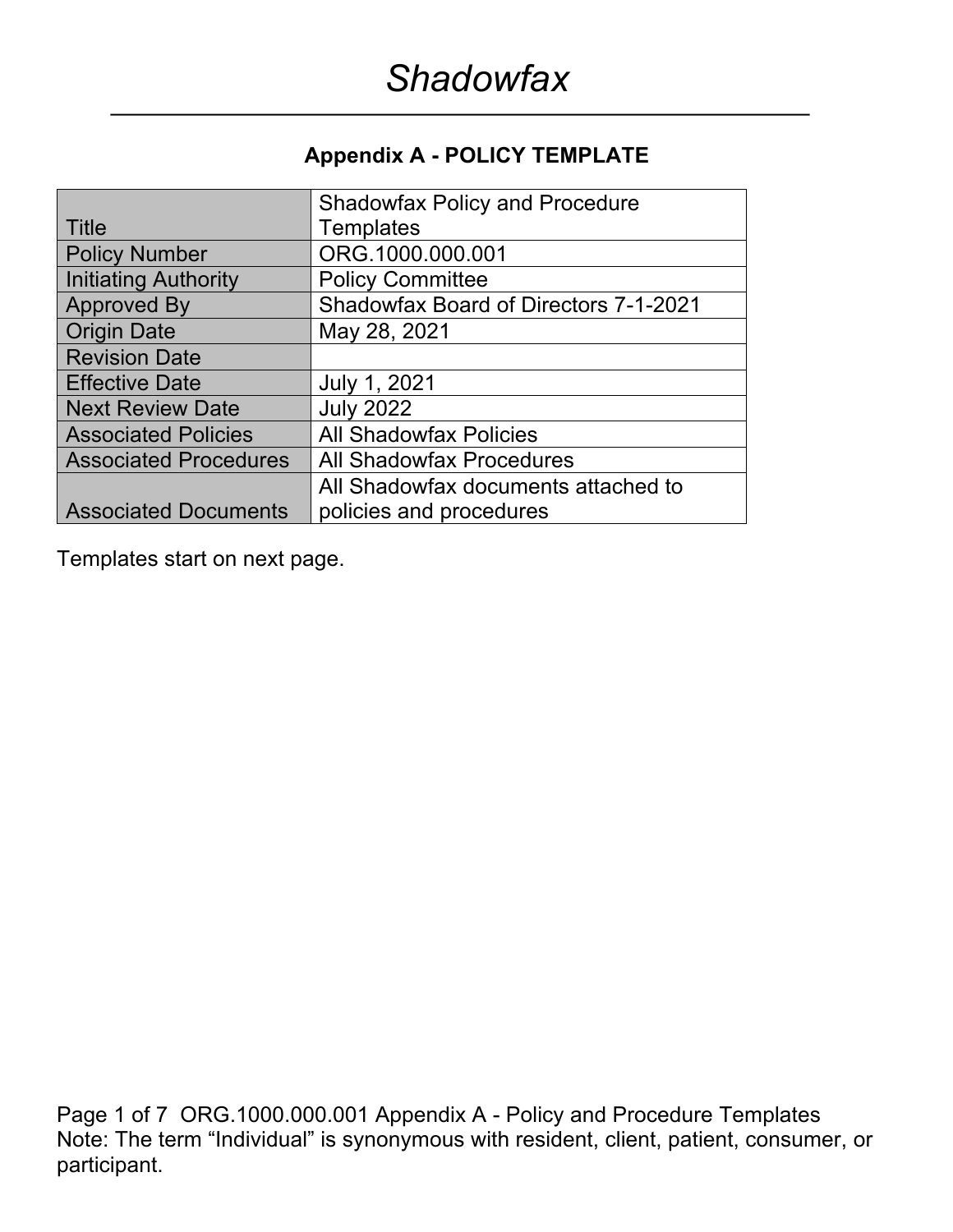| <b>Title</b>                 | <b>Policy Template</b>                      |
|------------------------------|---------------------------------------------|
|                              | finsert full policy number assigned by      |
| <b>Policy Number</b>         | <b>Policy Committee]</b>                    |
| <b>Initiating Authority</b>  | [insert title/position]                     |
| <b>Approved By</b>           | [insert title/position/team]                |
|                              | Idate policy is first written, Month DD,    |
| <b>Origin Date</b>           | YYYY                                        |
|                              | [MM/YYYY of last time policy reviewed,      |
| <b>Revision Date</b>         | even if no revisions]                       |
| <b>Effective Date</b>        | [MM/YYYY of when policy was approved]       |
| <b>Next Review Date</b>      | [MM/YYYY]                                   |
| <b>Associated Policies</b>   | [list any related policies]                 |
| <b>Associated Procedures</b> | [list any related procedures]               |
|                              | [list any related forms, manuals, templates |
| <b>Associated Documents</b>  | appendices]                                 |

## I. **POLICY STATEMENT**

[Insert overall policy, principle, requirement or mandate; can tie the policy to the company's values and mission.]

e.g., Shadowfax recognizes our responsibility to good corporate governance and operations of our organization and is establishing a system for how Shadowfax's policies and associated documents will be created and managed.

## II. **PURPOSE**

[Insert intent of the policy, what it accomplishes.]

e.g., This policy provides a framework and offer guidelines for creating consistent and understandable policies.

Page 2 of 7 ORG.1000.000.001 Appendix A - Policy and Procedure Templates Note: The term "Individual" is synonymous with resident, client, patient, consumer, or participant.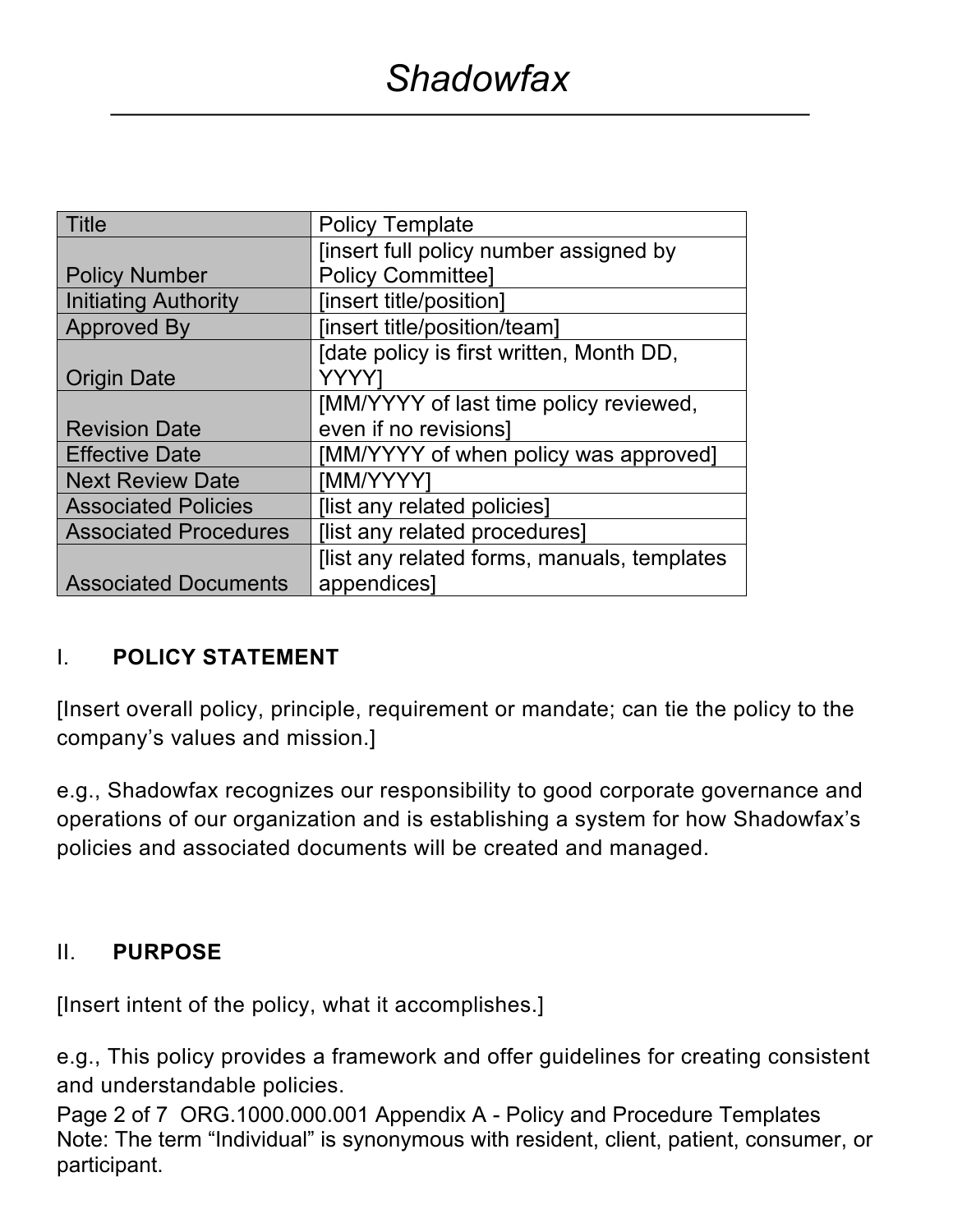## III. **SCOPE**

[Describe who or what is covered or not covered in the policy, e.g., types of: staffs, third parties, individuals, visitors, departments, programs, communications, equipment, locations, transactions]

e.g., This template applies to the development and administration of all Shadowfax policies.

## IV. **GENERAL**

[Insert what generates the requirements for this policy, i.e., laws, regulations, contracts, accreditations, organizational standards, best practices, etc. Insert overall definitions here as well]

e.g., This policy template is based on Shadowfax's organizational standards

## V. **POLICY**

[Describe the specific principles, directives, ideas, concepts that state the policy. For abbreviations, write out terms in full the first time used and note the abbreviation. For clarity consider:

- Defining key terms, company-specific terms, legal terms, etc. as necessary for clarity.
- Including titles of positions responsible for key elements of the policy
- Listing important dates
- Listing links to websites with information relevant to the policy]

e.g., All Shadowfax policies will use this template.

## VI. **OVERSIGHT**

Page 3 of 7 ORG.1000.000.001 Appendix A - Policy and Procedure Templates Note: The term "Individual" is synonymous with resident, client, patient, consumer, or participant.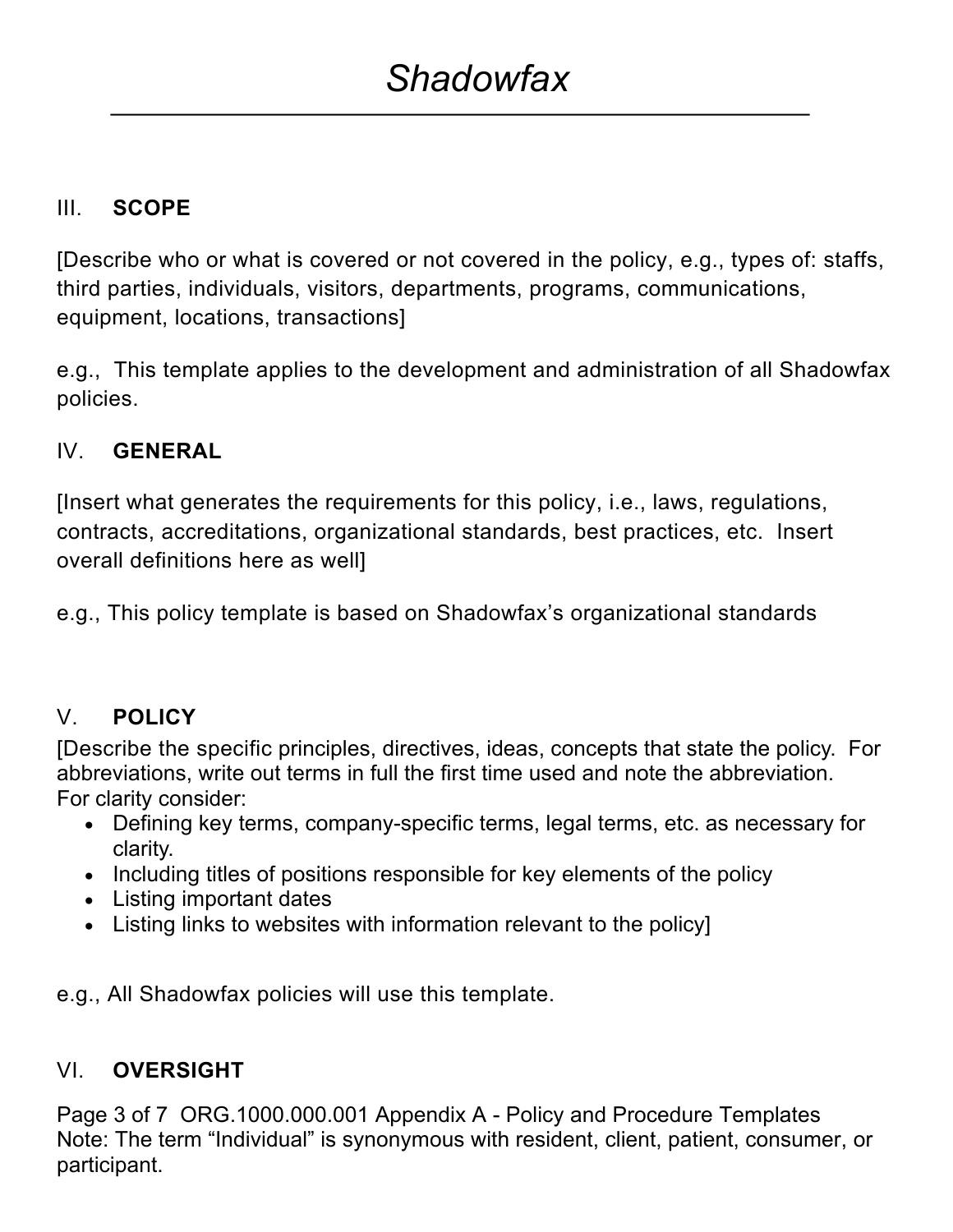Shadowfax's Compliance Committee or their designee(s) (the "Approved By") shall be in charge of the administration of this Policy. The Approved By responsibilities include:

- **1.** Identifying the activities necessary to comply with this policy based on regulatory and program requirements.
- **2.** Assigning, as appropriate, designees to implement the policy and associated procedures.
- **3.** Periodically reviewing this policy and monitoring compliance to it.
- **4.** Training responsible parties on their obligations under the policy.

| <b>Name</b> | Date | <b>Reason for Changes</b> | Version |
|-------------|------|---------------------------|---------|
|             |      |                           |         |
|             |      |                           |         |

Revision History

Page 4 of 7 ORG.1000.000.001 Appendix A - Policy and Procedure Templates Note: The term "Individual" is synonymous with resident, client, patient, consumer, or participant.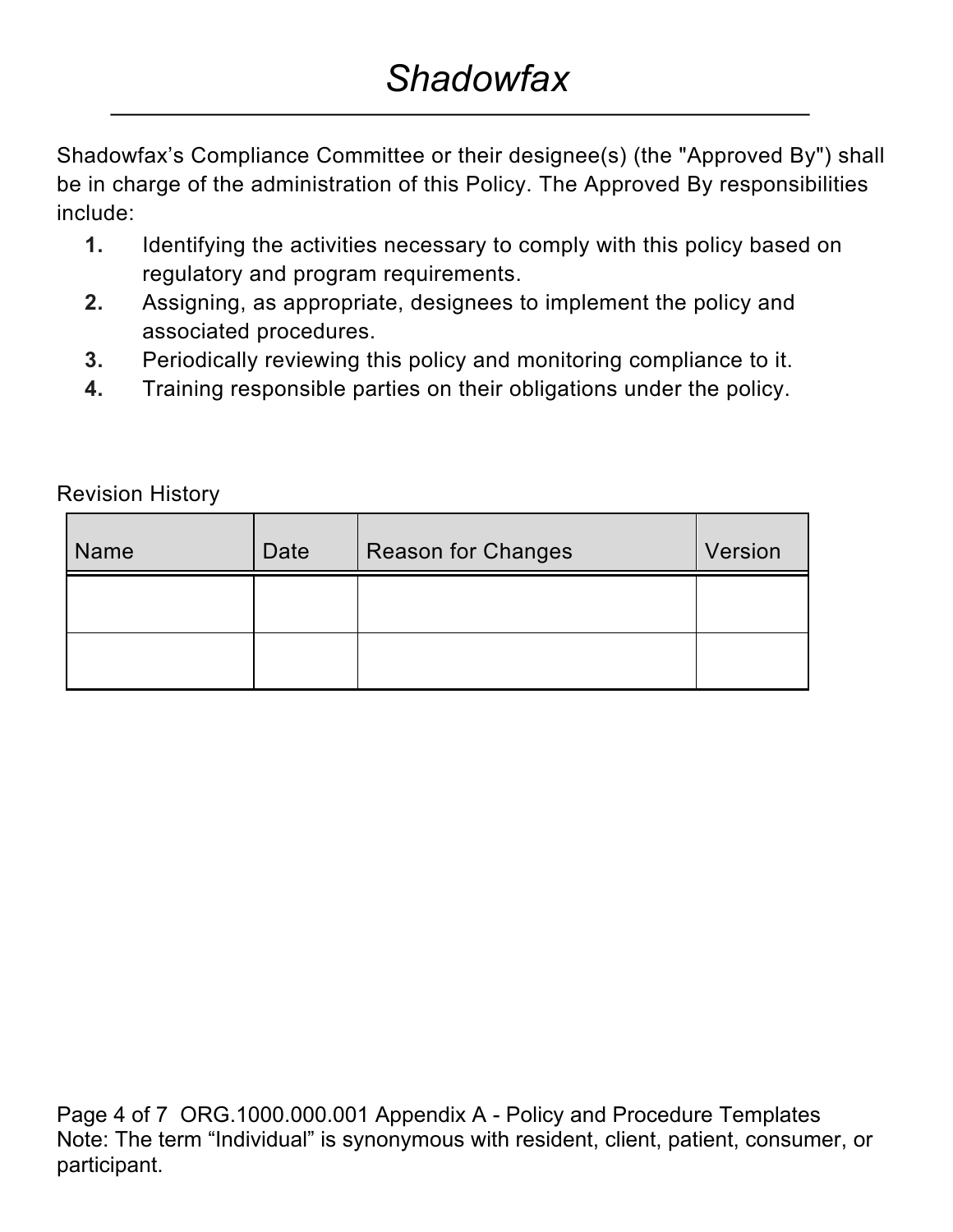#### **Appendix A - PROCEDURE TEMPLATE**

| <b>Title</b>                 | <b>Procedure Template</b>                   |
|------------------------------|---------------------------------------------|
|                              | [insert full procedure number assigned by   |
| <b>Procedure Number</b>      | <b>Policy Committee]</b>                    |
| <b>Initiating Authority</b>  | [insert title/position]                     |
| <b>Approved By</b>           | [insert title/position/team]                |
|                              | Idate procedure is first written, Month DD, |
| <b>Origin Date</b>           | YYYY                                        |
|                              | [MM/YYYY of last time procedure             |
| <b>Revision Date</b>         | reviewed, even if no revisions]             |
|                              | [MM/YYYY of when procedure was              |
| <b>Effective Date</b>        | approved]                                   |
| <b>Next Review Date</b>      | [MM/YYYY]                                   |
| <b>Associated Policies</b>   | [list any related policies]                 |
| <b>Associated Procedures</b> | [list any related procedures]               |
|                              | flist any related forms, manuals, templates |
| <b>Associated Documents</b>  | appendices]                                 |

## **PROCEDURE STATEMENT**

[Insert details the overall principle/requirement/mandate for the procedure. May be same as policy statement or may provide more detail on what the procedure is for. Multiple procedures may support one policy]

e.g., Shadowfax recognizes our responsibility to good corporate governance and operations of our organization and is establishing a system for how Shadowfax's policies and associated documents will be created and managed.

#### II. **PURPOSE**

[Insert intent of the procedure, what it accomplishes.]

Page 5 of 7 ORG.1000.000.001 Appendix A - Policy and Procedure Templates Note: The term "Individual" is synonymous with resident, client, patient, consumer, or participant.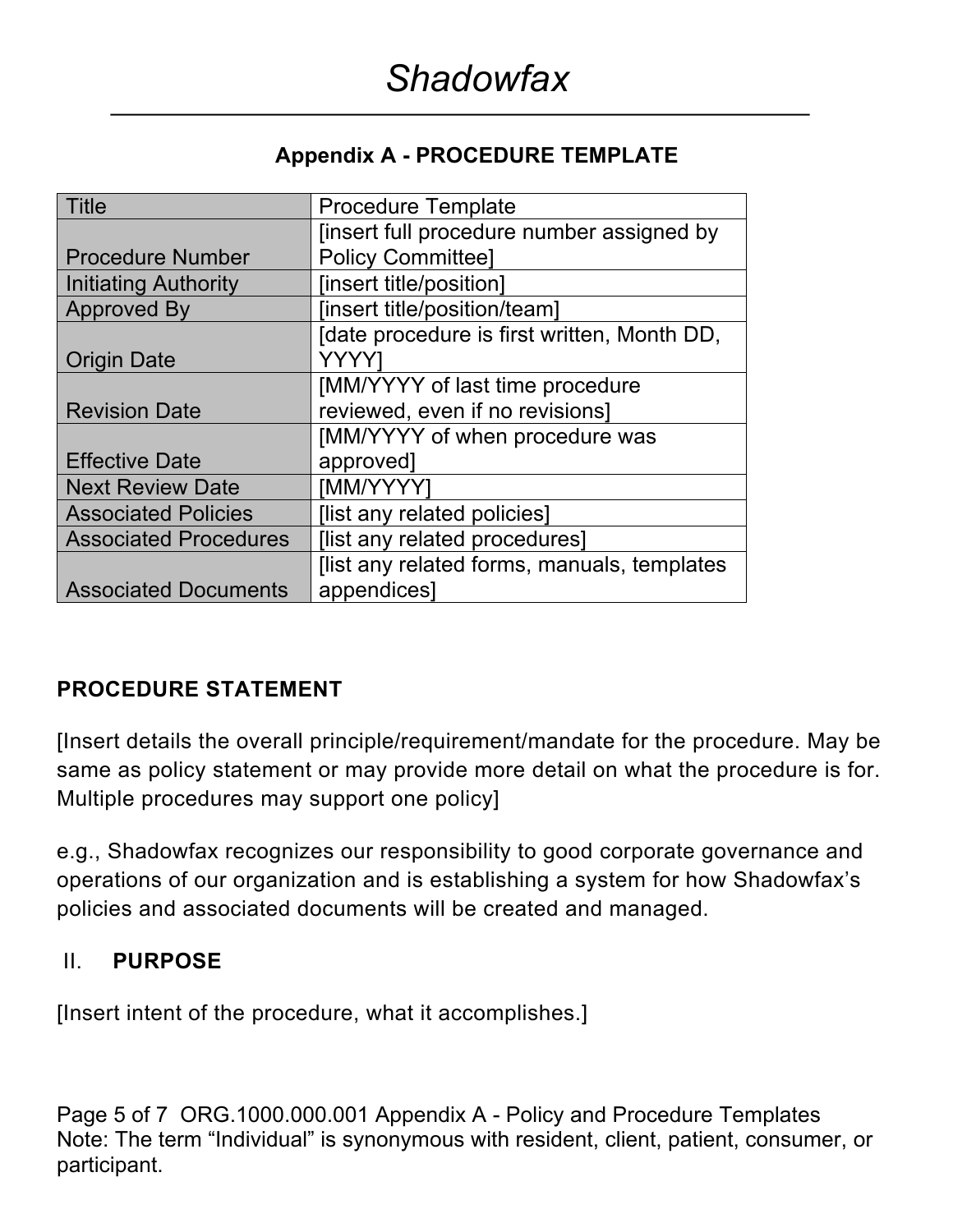e.g., This procedure outlines the steps Shadowfax will take to draft policies and procedures according to company standards.

## III. **SCOPE**

[Describe who or what is covered or not covered in the procedure, e.g., types of: staffs, third parties, individuals, visitors, departments, programs, communications, equipment, locations, transactions]

e.g., All staffs must use this template when creating Shadowfax procedures.

## IV. **GENERAL**

[Insert what generates the requirements for this policy, i.e., laws, regulations, contracts, accreditations, organizational standards, best practices, etc. Insert overall definitions here as well]

e.g., This procedure template follows Shadowfax's policy and procedure organizational standards defined in policy ORG.1000.000.000 Policy Framework.

# V. **PROCEDURE**

[Insert the specific instructions, directives, and processes that specify how the policy is accomplished. List action steps, forms used, etc.]

e.g.,

1) When creating a new procedure, obtain the next available procedure number for the policy from the Policy Committee.

2) Create the procedure contents based on regulatory guidelines, Shadowfax standards, computer system requirements, documentation requirements, etc.

Page 6 of 7 ORG.1000.000.001 Appendix A - Policy and Procedure Templates Note: The term "Individual" is synonymous with resident, client, patient, consumer, or participant.